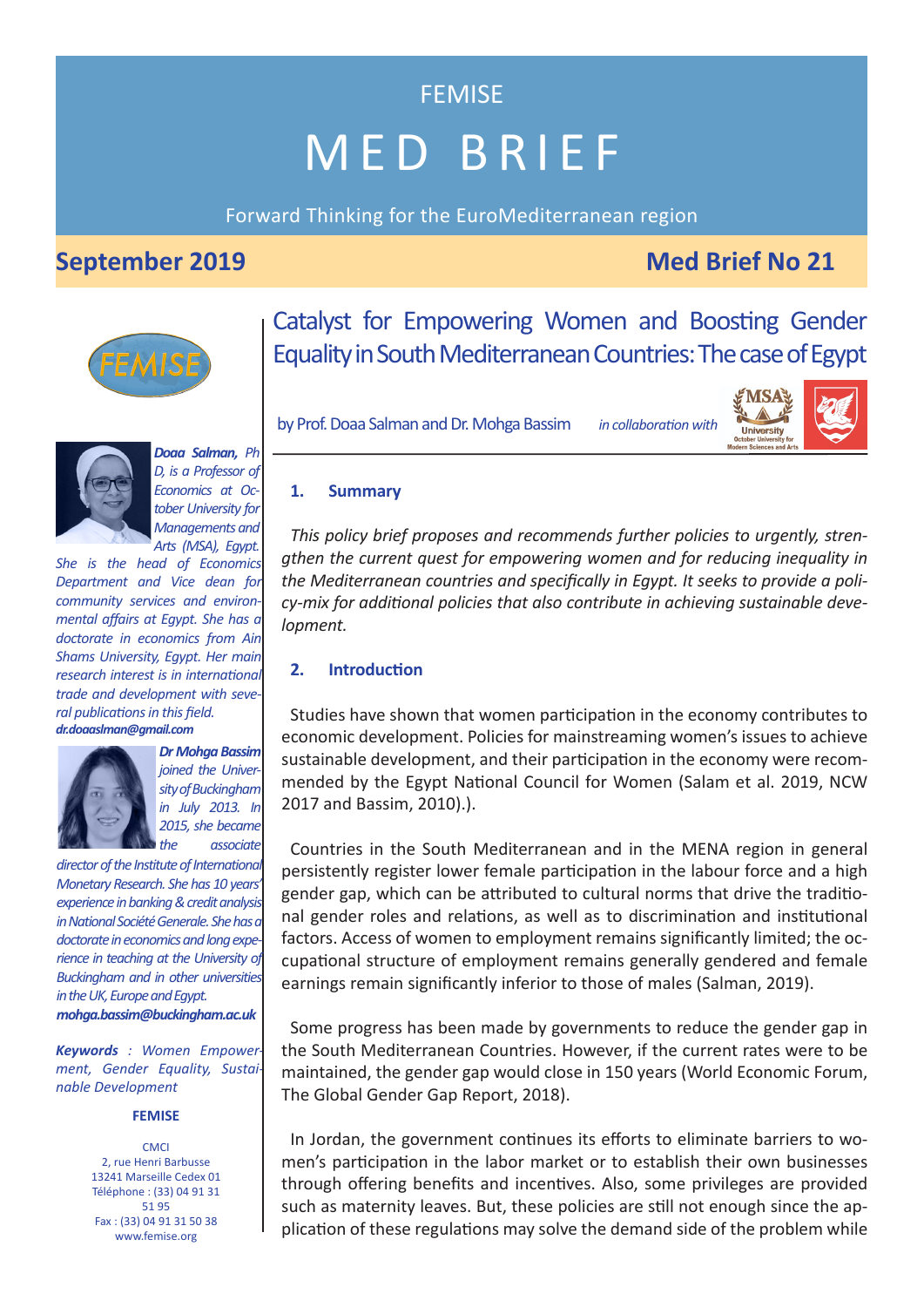the supply side problem still exists. Despite the government efforts, the cultural and the traditions are believed to still prohibit the full women participation in the economy.

Egypt, which has the largest population of all South Mediterranean Countries, historically had equal status for both genders and women were great rulers and courageous army leaders. However, the position of women progressively worsened, and in 2017, Egypt was ranked 101st out of 189 countries on the Gender Inequality Index reported by the Human Development Report. It also ranked 135th out of 149 Countries in the Global Gender Gap Index, despite Egypt's continued efforts to improve the status of women in the past few decades. The Egyptian Constitution of 2014, embracing the values of justice and equal opportunities, includes several provisions for equal opportunities for women, prevention of discrimination, and ensuring their protection. In this policy brief we focus on the case of Egypt in order to **provide guidance to the design of the recently announced "National Strategy for the Empowerment of Egyptian Women 2030"**, setting the vision and pillars for women empowerment. The Egypt National Council for Women initiative was issued in 2017, in line with achieving the UN Sustainable Development Goals.

## **3. Approaches and results**

Gender inequality in the labour market take different forms reflecting in the access to employment and labour force participation, to inequalities in pay (gender wage gap) and in the way different workforce characteristics are rewarded in the job market (wage penalties), to differences in the occupational structure of employment (occupational shorting) and in career trajectories (glass ceilings and sticky floors). These aspects often interact with each other, resulting in multiple and complex patterns of exclusion and inequality.

To examine these issues good-quality micro-data are available (through the Labor Market Panel Surveys of Egypt – ELMPS). **The analysis adds a series of 'non-marketable' characteristics**such as gender, marital status, etc., which may affect an individual's wage for no obvious labour market reason. According to the human capital theory, systematic wage differentials linked to such variables – most importantly, gender – represent a disequilibrium condition which may reflect, at least in part, some degree of discrimination in the labour market.

Egypt female labour force participation is very low, at about 25% in Egypt, female rates of unemployment are twice as high as those for males; while also significantly higher is the incidence of informal employment for females. Findings have important implications for policy.

**Access of females to employment remains significantly limited**; the occupational structure of employment remains generally gendered; and female earnings remain significantly inferior to those of males. The drivers of these, however, have to do more with **the position of women in the societies of the two countries(e.g., as** captured by the selection effect) than with the actual workings of their labour markets (e.g., returns to edu**cation)**. Both countries have recently implemented specific policies aiming at addressing the inferior position of women in the labour market.

### **4. Conclusions**

Following the results of our analysis, we believe that adopting the following policies can provide solutions to strengthen the current quest for empowering women and for reducing inequality.

**Establishing a Ministry for Women's Affairs:** Initiatives, elaborate conferences on women and written recommendations are necessary but insufficient. A robust executive body at a high level is necessary to reduce the 150 years mentioned above, to achieve equality and development. The recommended Ministry for Wo-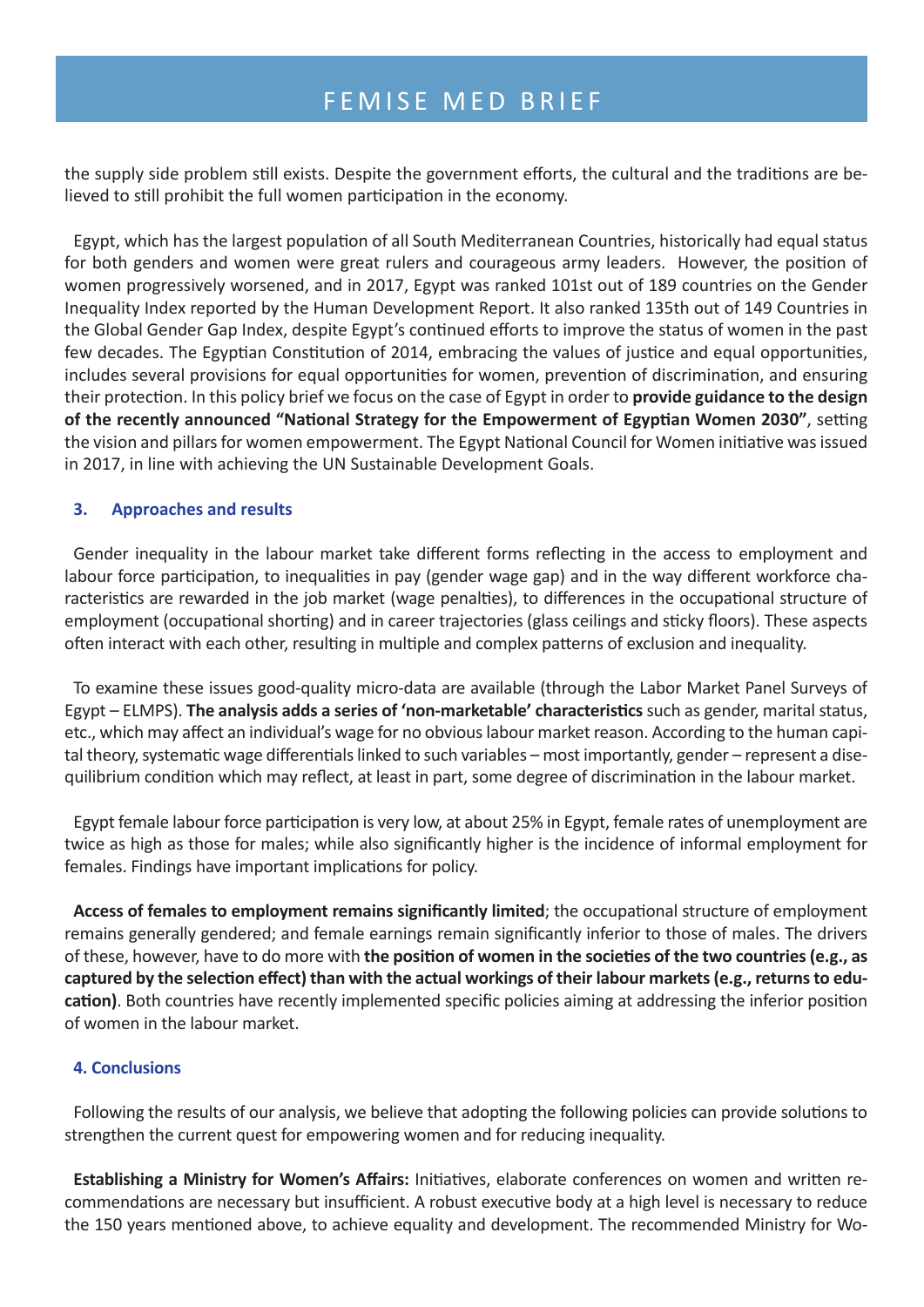men's Affair could be mandated to create short and long-term vision and strategies to change the current culture. Also it could change legislations and services to promote gender-related issues, including equality, participation in economy and political life, well-being, happiness, expanding their capability, freedom, respect and enhancing the lives for the Egyptian girls, mothers and elderly women, with the objective of strengthening and developing the family and society structure.

The Ministry could set and provide specific guidance from within the government at the highest executive offices level. It could work closely in collaboration with Ministries of Education, Health, Trade and Industry, finance, Justice, Social Affairs, and others. It could improve the general understanding that there is no difference between both genders. This requires changes in people's perception through the media, schools, worship places, conference, and social, other events.

Solutions for increasing women participation and reducing the payment gaps where appropriate would be expected to include increased and diverse training for women entrepreneurs and new entrants to the labour market, improving their access to financial institutions and facilities, supporting women in the informal sector, part-time, self-employed and women are working from home. Also, providing solutions for social and family issues resulting from the work of women would be expected, as well as improving women's health for all age groups. The Ministry would also work towards increased participation of women in managerial positions and ensure that gender issues are included in the national development framework and the micro and macroeconomic policies of the country.

**Establishing a Women's Federation:** Such non-governmental body will have more flexibility in moving and serving members and prospective members. The federation should be setting a flexible membership condition to include women participating in all sectors in the economy and others, including women from different social classes, working and non-working. The federation should be working to improve the standing, well-being and promoting gender equality and women protection, of members and nonmembers. It would be a source for women to share different life experiences and create a network with civil societies. In addition, it would be responsible for covering political, legal, social and economic aspects. Furthermore, it could provide policymakers with suggestions regarding solving women's problems in different aspects.

**Enforcement of lawsfor women Protection:** Women movements in Egypt started in 1919. By the 1950s, laws were enacted to give women the right to vote and a first woman minister took office in 1962. Several laws were enacted since, to protect women at home and work and remove inequality between women and men.

Government and public sector works in general, do not violate the rights of working women; however; this is not always reflected in private sector employment. **Law enforcement needs a cultural change as well as continuous monitoring and strengthening the government offices enforcing the law.**

**Enact a "Preferential Treatment" Policy for Women-Owned business**: Preferential treatment policies towards women-owned business and women employment similar to the policies adopted in the USA to increase the participation of women in the economy (Bassim, 2010). These supportive policies that increase the participation of women in the economy, have been applied with success, and have led to a growth of women-owned businesses at a faster rate in the USA.

**Focusing on Capacity building:** Education and training are an essential part for developing women capabilities to participate in the economy. These should include and be amplified by a continuous process of capacity building and development to improve and retain the skills to do their jobs competently. This can be one of the tasks of the Women Federation suggested above.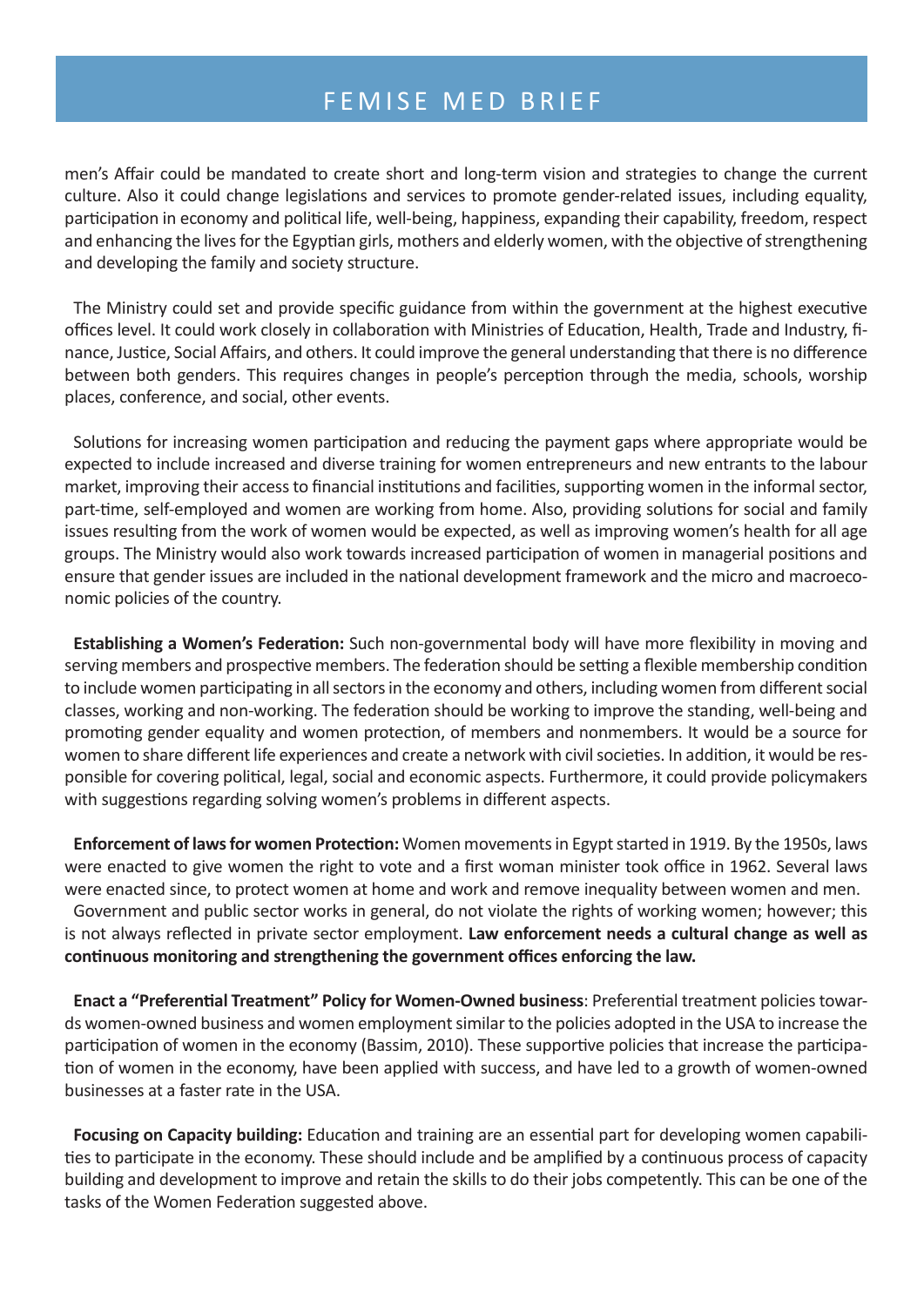**Encourage female Participation in Growing Service Sectors:** Women have been participating in all economic sectors for decades, from farming to manufacturing and medicine, engineering, banking and research. **The Services Sector** appears to be the growing sector with opportunities for future expansions. Financial and banking services, communication and IT, tourism, education and Medical services attracted many male and female professional workers at all levels. The services sector is expected to expand in the future, and due to the competitive cost and quality of services presented in Egypt, it could become one of the main sources of national income. **Stimulating investments in women-owned businesses in the services sector can lead to better female participation in the economy.**

**Implementing the National and Women Development Strategies:** The Egyptian Government vision 2030 is based on the 2014 Constitution, which embraces the values of justice and equal opportunities and includes several provisions for equal opportunities for women. It also supports the UN 2015 Sustainable Development Goals (SDG's) for gender equality. In addition, the 2017 "National Strategy for the Empowerment of Egyptian Women 2030", sets the vision and pillars for women empowerment.

**These visions and strategies are long-term objectives to be achieved. Implementation plans with details of milestones resource requirements and time-bounded short-term SMART objectives must be developed, monitored, and corrective measures implemented to achieve the targets of the strategy.**

**Poverty and Economic Empowerment:** Elimination of poverty is a fundamental development objective and root development issue particularly for women development and empowerment. The country should set clear strategic targets for sustainable development together with detailed working plans for long and short-term development. Combating, reducing and eliminating of poverty should be on the top of priorities of that strategy and its detailed plans. Combating the deep-seated women's poverty in particular should be a priority.

Also, the government has to ensure that it is representing the needs of women suffering from poverty, and should introduce a "Gender Support Fund". This fund, which should be part of the government's budget, could be used to support women particularly those supporting families.

The government is urged to focus on helping and facilitating women's access to loans and finance, especially in rural areas. In addition, environmental protection for women in deprived areas should be addressed in Egyptian law and its enforcement bodies. Many women are working in deplorable working conditions, especially in the informal sector, and they are not receiving adequate protection. Finally, the government should take the initiative to improve public awareness regarding women economic participation and empowerment.

### **References**

1. Abdou, D., Adel, M., Said, M., & Monastiriotis, V. (2019). Feminization of Occupations and Its Effect on Gender Wage Gap in South Mediterranean Countries. Femise Research Papers, FEM, 43-08.".

2. Mohga Bassim Ph. D. Thesis 2010, " The Effect of Globalization on the Economic Empowerment of Women, A Comparative Study Between Egypt and Some Selected Developed Countries.

3. National Council for Women "National Strategy for the Empowerment of Egyptian Women 2030, Vision and Pillars", 2017.

4. World Economic Forum, The Global Gender Gap Report, 2018.

5. The World Bank, Data Base, Last accessed July 2019.